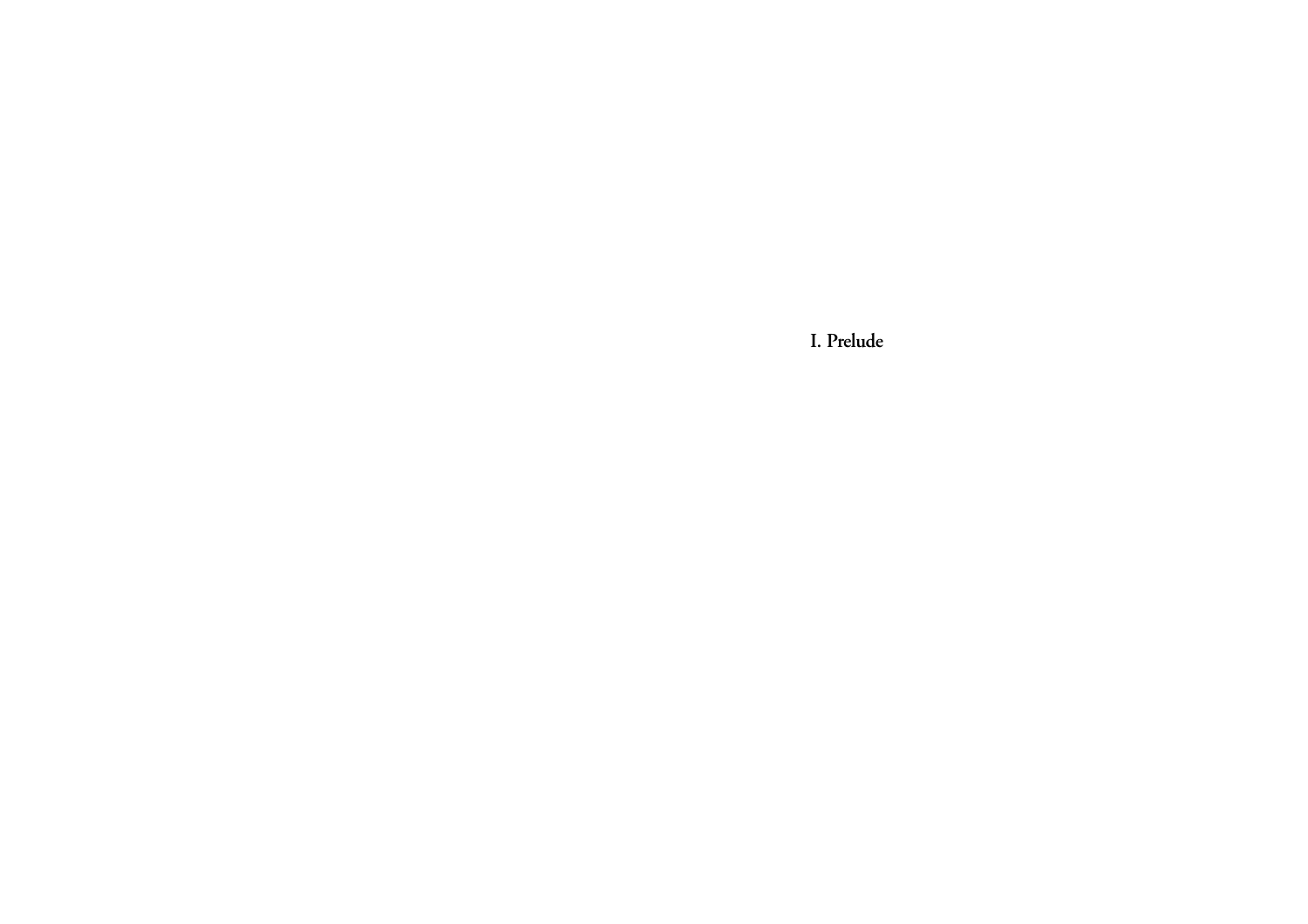# *Against the Grain of Tragedy: A Provocation*

*I*

Despite the palpable decline of classical studies and the inevitable disappearance of Greek and Latin from the curriculum in general, the cultural imagination of Europe in this century has still been haunted by the tenacious undercurrent of what might be called a "philhellenic predilection," an intellectual disposition to see something essential, fundamental, and universal unfolded and obtained by turning back to and reflecting on Greek origins and the Greek tradition. It is characteristic of this recourse to Greek classical antiquity that it is largely subconscious, and as such it is very different from either that of the Renaissance or of the so-called "Greek Revival" of the nineteenth century **<sup>1</sup>**, both of which were ostensively self-conscious movements and far more outspoken in their classical orientation.

Going underground, at it were, the "philhellenic predilection" in this century seems to have become ingrained all the more deeply in the Western intellectual climate. This subconscious predilection is of a piece with the ethnocentric view of European civilization: Europe as an incomparable cultural unity, which is always already guaranteed by defining itself as descendant from the seminal Graeco-Roman tradition: the hegemony of cultural self-identification with its *fons et origo*. It is true that there

*1*

<sup>1.</sup> For the "Greek Revival," see Jenkyns. For the related idea of "tyranny of Greece," cf. Butler.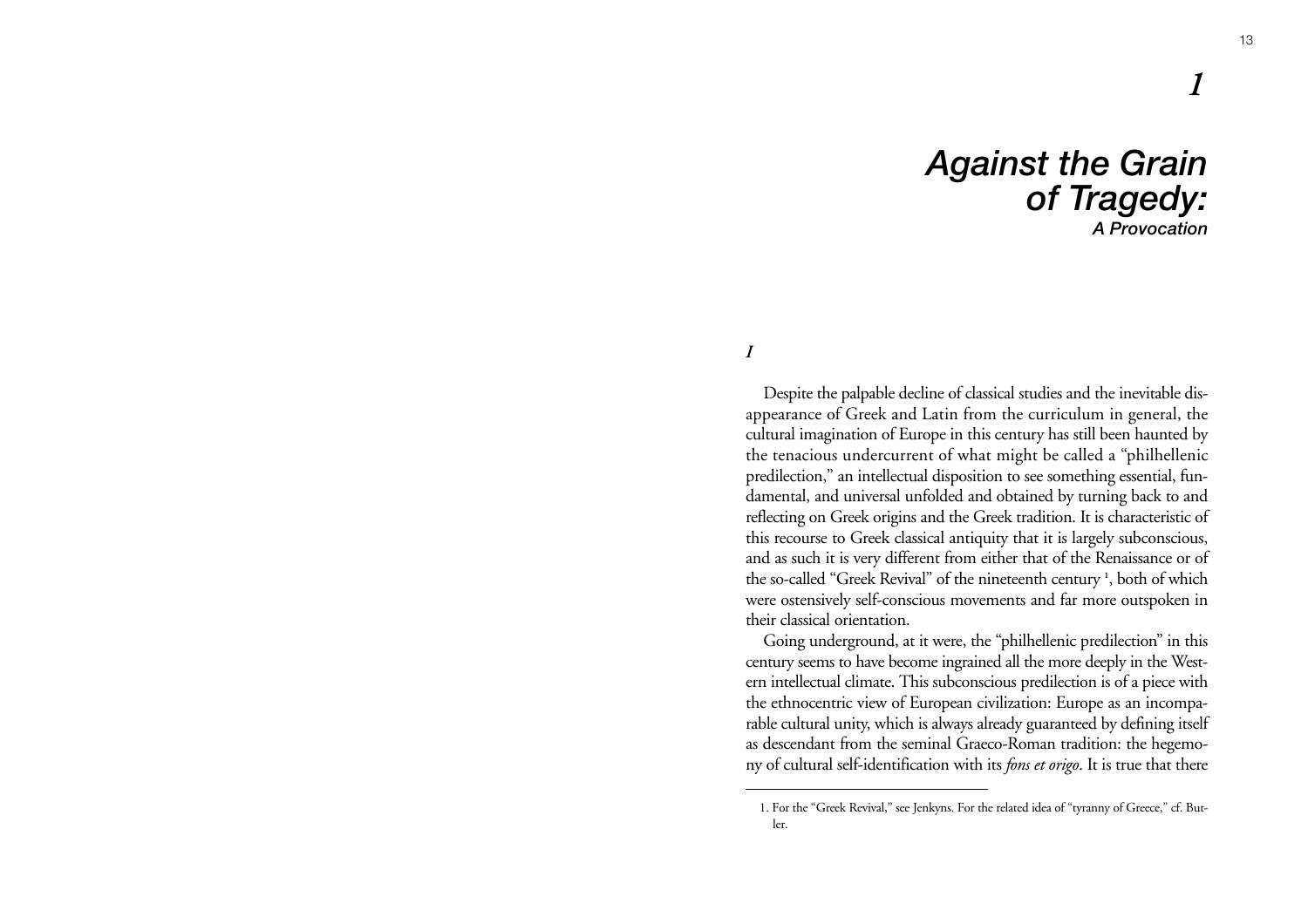has been no lack of countercurrent; structural anthropology, for instance, has provided in the name of anti-ethnocentrism a powerful countercurrent that has helped to undermine the apparently ineradicable Eurocentricity. This has indeed had some serious political consequences. And yet, on those activities which are essentially cultural and civilizational, and in which the subconscious urge tends to gather strength, the impact of any move toward cultural relativism has been but skin deep. Rather it seems to be the case that in the field of humanities in general there is still detectable the powerful flow of the Greek-ridden undercurrent. Nothing is more symbolic of this undercurrent than the Freudian complicity of psychoanalysis with Sophocles' *Oedipus rex*, and in a similar vein it is not difficult to see some vital links between the present and Greek Antiquity in Nietzsche and Heidegger, the seminal thinkers who have supplied pivotal perspectives and foundational ideas for a series of recent intellectual movements. Anti-ethnocentricism may be observed here and there, but the Greek-oriented undercurrent is tenacious.

Invisible as it is, the undercurrent makes itself most conspicuously felt in those genres which have a special bearing on the cultural identity of Europe, i.e., epic, pastoral and tragedy. The last one, tragedy, is perhaps the most remarkable case in point.

In 1938 in his book entitled *The Pleasures of Literature* John Cowper Powys said of what he saw as the contemporary cultural outlook as follows;

the three great tragic dramatists of Athens have come to dominate not only the Theatre, where even Shakespeare's magic has been unable to resist them; but the whole field of what might be called the imaginative culture of Europe… In our own time this is still true. Greek Tragedy, and not Shakespeare, was in Hardy's mind when he wrote *The Dynasts*. Greek Tragedy, and not Shakespeare, looms up as the main aesthetic influence behind the plays of Eugene O'Neill; and when you turn from the modern stage to the modern novel, this same tremendous tradition, austere, somber, ironic, naked, and stripped, will be still found, like a submerged spirit under the ship's keel of each powerful new book, dominating the particular dark course it ploughs. (Powys 137)

Setting aside for the moment the crucial question of the origins and composition of what he called the "tremendous tradition" of Greek tragedy, and at the same time assuming for the time being that the Hegelian, Nietzschean and Freudian trends were thought of as representative of contemporary cultural ideology, then it can be said that Powys' pre-war prognostication about the spirit of Greek tragedy has largely been justified. Thus, for example, in 1973, thirty-five years after Powys had made his prophetic assertion in *The Pleasures of Literature*, Roland Barthes in his *Le Plaisir du Texte*, to our surprise, talked of tragedy as something essential, something bound up with Freudian psychoanalysis and in no way separable from *Oedipus rex*:

Many readings are perverse, implying a split, a cleavage. Just as the child knows its mother has no penis and simultaneously believes she has one (an economy whose validity Freud has demonstrated), so the reader can keep saying: I know these are only words, but a the same… (I am moved as though these words were uttering a reality). Of all readings, that of tragedy is the most perverse: I take pleasure in hearing myself tell a story whose end I know: I know and I don't know, I act toward myself as though I did not know: I know perfectly well Oedipus will be unmasked,… but all the same… Compared to a dramatic story, which is one whose outcome is unknown, there is here an effacement of pleasure and a progression of bliss [*jouissance*] (today, in mass culture, there is an enormous consumption of "dramatics" and little bliss). (Barthes 47–48)

Barthes' distinction here between the "dramatic story," whose end is unknown on the one hand and the "tragedy," whose end is known on the other is based on the more fundamental distinction he makes between "the text of pleasure (*plaisir*)" and "the text of bliss (*jouissance*)." **<sup>2</sup>** The text of *plaisir* is the readerly—"*lisible*" as against "*scriptible*"—text, the one we do know, if unconsciously, how to read, "the text that comes from culture and does not break with it" and "is linked to a comfortable practice of reading" (14). The text of *jouissance*, on the other hand, is defined as

<sup>2.</sup> The rendering of "*le texte du jouissance*" as "the text of bliss" is, as Jonathan Culler rightly points out (Culler 98), infelicitous.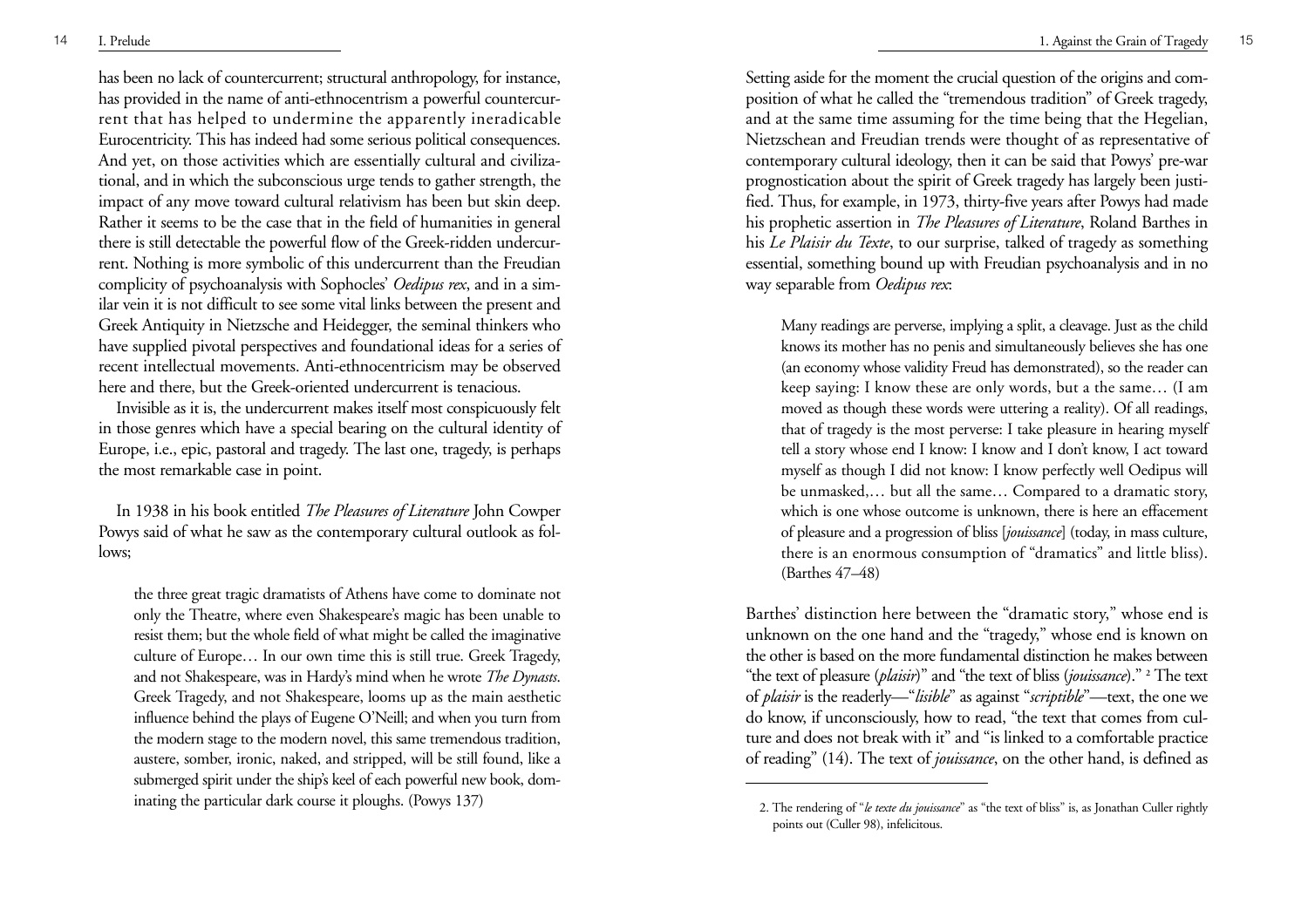the one that "unsettles the reader's historical, cultural, psychological assumptions, the consistency of his tastes, values, memories" (14). Between the polarities of these two texts, the preference of Barthes as champion of the avant-garde in general and the nouveau roman in particular goes naturally to the text of *jouissance*, the text of surprise. But, interestingly enough, it is precisely in this preference for the text of *jouissance* that the undercurrent of what Powys called the "tremendous tradition" of Greek tragedy emerges "like a submerged spirit under the ship's keel." The text of *jouissance*. as it turns out, finds its ideal case in the idea of tragedy, in which Barthes sees "an effacement of *plaisir* and a progression of *jouissance*." Unlike the "dramatic story" (whose end is unknown) or the readerly text, the "tragedy" (whose end is known) keeps unsettling "the reader's historical, cultural, psychological assumptions." In short, "tragedy" for Barthes is the text of *jouissance*, par excellence, i.e., "a progression of *jouissance*."

Between Powys' *The Plasures of Literature* and Barthes' *Le Plaisir du Texte* there is in the intellectual climate a world of difference, whose measure is characteristically indicated by the replacement of the by-now archaic word "literature" with "text." In order for the "text" to take the <sup>p</sup>lace of "literature" as common currency, a number of things have had to be done both in theory and practice: the internment of the author along with his sacred intention, the reshuffling and demolition of the literary canon together with its allegedly concomitant bourgeois ideology, the epistemological inversion of historical perspective from "history out there" to the idea of the negotiative making of history, and the so-called "linguistic turn," the revolutionary change in attitudes toward language from "language as a transparent tool" to "language as a mediating and productive system," i.e. "*discours*." And in fact, the Barthes of *Le Plaisir du Texte* shows himself actually going through almost all of these revolutionary changes; his text of *jouissance* is distinguished by its disengagement from the authorial intention, the traditional canon, historical positivism, and, above all, the transparency of language. Ironically enough, however, for all these innovations, it is precisely in the old and familiar idea of "tragedy"—the submerged spirit under the keel of the ship called "Literature"—that one of the prime instances of "the text of *jouissance*," the Barthesian text par excellence, has come to find its realization.

Admittedly, tragedy as Barthes saw it in *Le Plaisir du Texte* is one thing,

and tragedy as Powys had conceived it in *The Pleasures of Literature* quite another. Tragedy in the latter is understood, first and foremost, as an aggregate of the achievements of the three great tragedians of Athens, that is, as something constituted by the *auctores* and their concomitant tradition; whereas in the former it has little to do with authorial/authoritative precedence but rather with narrative constitution and structural configuration. Secondly, with Barthes references to Freud and Oedipus are made separately, not in complicity to form the "Oedipus Complex," while with Powys it comes as no surprise that such complicity precisely constitutes one of the major elements of what he called the "tremendous tradition": "Nor is it without significance that the enormous tidal-wave of Psychoanalysis takes so much of its mysterious wine-dark pressure from the same source [i.e., Sophocles]" (Powys 138). As a matter of fact, not only the Oedipus complex but also the essential core of the whole Freudian enterprise can be justifiably seen as stemming from the heritage of Greek tragedy. Ekbert Faas has this heritage in mind when he names it "the traditional tragic matrix" (183) in general and "the Aristotelian tragic matrix" (183) in particular reference to the Oedipus complex, pointing out three main junctures where this matrix actually played the role of midwife at the very birth of Freudian psychoanalysis. The first juncture can be found where the Aristotelian concept of catharsis gives birth to the Freudian notion of "the cathartic method," in which the psychical process causing the neurosis is required to "be repeated as vividly as possible," so that the process of purging certain detrimental emotions such as "fear and pity" can take place as if it were in the mind of the spectator of tragedy, witnessing another's calamities on stage. "The cathartic method," said Freud in recollection, "was the immediate precursor of psychoanalysis, and, in spite of every extension of experience and of every modification of theory, is still contained within it as its nucleus" ( *Pelican Freud Library*, ed. Richards, 3: 44, quoted in Faas 182). Secondly, there is an analogical complicity of the process of psychoanalysis with the Aristotelian analysis of the plot of *Oedipus rex*. What Freud sees in the plot of *Oedipus rex* as an archetype of the psychic process is an "intelligible, consistent and unbroken case history" and "the process of revealing, with cunning delays and ever-mounting excitement… that Oedipus himself is the murderer of Laius" (quoted in Faas 183). And this precisely corresponds to what Aristotle says of the plot of the same play, whose several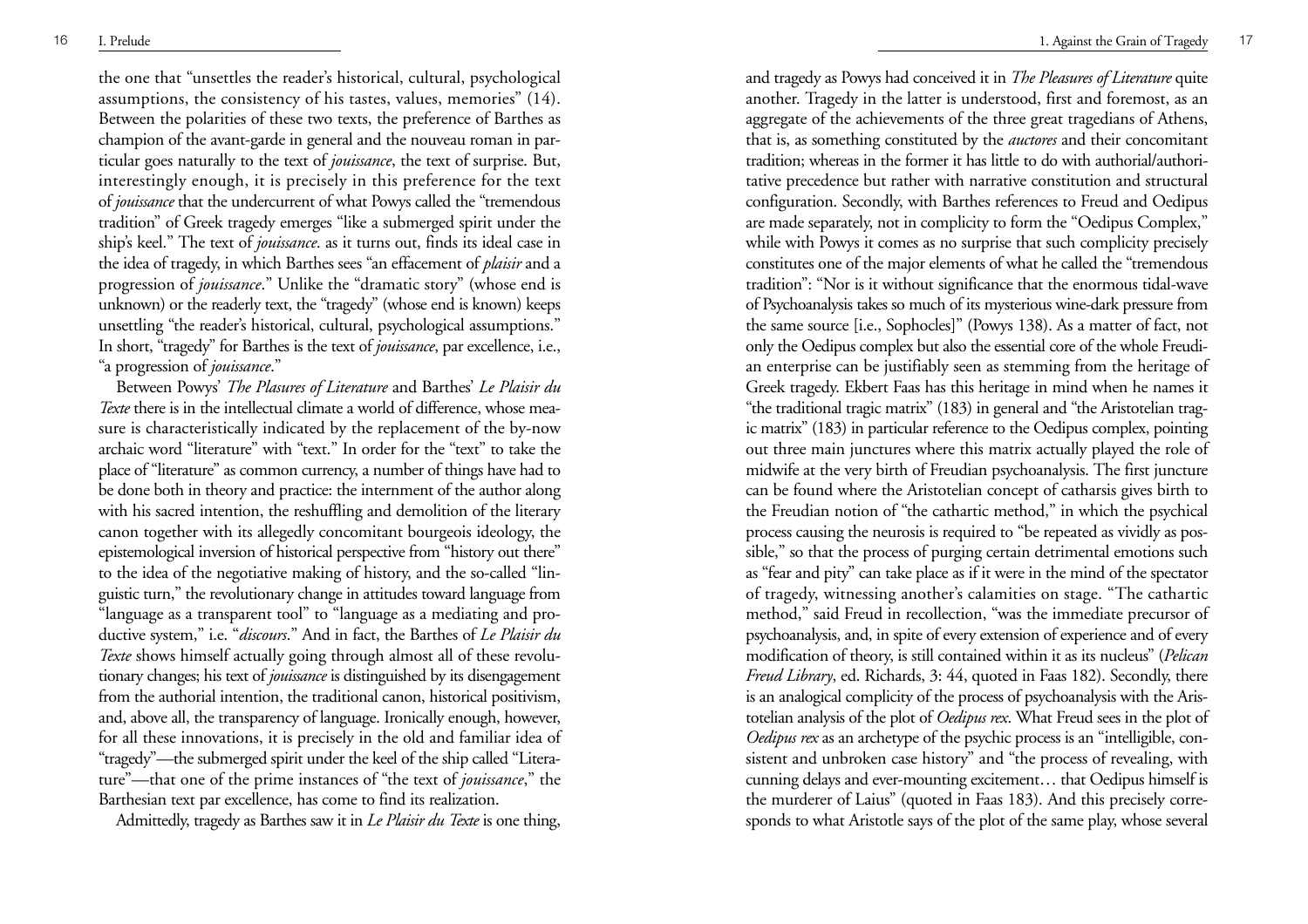incidents are "so closely connected that the transposal or withdrawal of any one of them will disjoin and dislocate the whole" ( *Poetics*, 1451 a 33–4, quoted in Faas 183). Put differently, this is the structural integration of peripeteia and anagnorisis. The third, and the most famous, is the discovery of the Oedipus complex, "the nucleus of all neuroses," made in "the legend of King Oedipus and Sophocles' drama which bears his name" (*The Interpretation of Dreams*, quoted in Faas 182). Freud's explicit reference to Sophocles and implicit debt to Aristotle are suggestive of the extent to which the Greek tragic tradition exerted a strong influence on the imaginative culture of Europe particularly from the late nineteenth to the early twentieth century. They serve partly as a testimony to what Powys was later to call the "tremendous tradition."

In contrast, Barthes' concept of tragedy is, on the face of it, free from such a traditional matrix, steering clear, self-consciously perhaps, of the problematic of the Oedipus complex. But, as we have noted, some vestiges or undercurrents of the tradition are discernible. And as is often the case with undercurrents, they are capable of fulfilling unobserved an indispensable function such as providing an underlying system of values. Barthes' sublimation of "*jouissance*" in the name of tragedy to the level of almost universal validity would never have been possible, had it not been for the force of mysterious significance, which was guaranteed by the traditional underlying system of values, Freud's "traditional tragic matrix."

### *II*

Tragedy is dead, or tragedy undergoes transformation, or tragedy will re-appear (Steiner). This is a diagnosis made by a critic still attempting to endorse the beleaguered humanist position; hence a characteristic tension in it between despair at and trust in *humana* or things human. It is not difficult to discern behind this a powerful, if paradoxical, flow at once of nostalgic yearning for tragedy and of passionate desire for its transcendence. If tragedy is dead, there still exists its representational presence together with an irrepressible longing for it in pursuit of the recovery of human dignity. It seems to be the case that for tragedy there is no identity crisis: past, present, or future, whichever its true habitat may be, its presence is invariably felt. When absent, it can be re-presented as the presence of absence. It looks as if tragedy acts as a principle of its own identity, and like Hegel's "Absolute Spirit" easily overrides historical contingencies. So much so, in fact, that in extreme instances tragedy has come to be regarded as one of the cultural constants of the Western world; thus an editor of one of the most popular anthologies on tragedy says, "the tragic,"—a sweeping concept susceptible of no formal differentiation—"is a particular way of looking at experience that has persisted more or less unchanged in the Western world from the time of Homer to the present" (Corrigan 8). Furthermore, it could transcend even cultural boundaries to be a touchstone of civilization itself; Lukács went so far as to say, "the most profound question to be asked of a civilization is in what form it experiences its tragedies" (quoted *ibid*.). If both views, essentialism of "the ragic"—constant and universalism of the touchstone of "civilization"—are more straightforward than the humanist one, they are none the less as much strained, being founded as they are on a palpable distortion of our knowledge of history.

For we know, in the first place, that there are other civilizations that have little to do with the experience of "tragedy" so that for them any kind of formal realization of the genre is out of the question. A Western "tragicomaniac"—be it of humanist or Marxist persuasion—would perhaps retort that still what deserves the name of civilization and the tragic experience are in essentials compact, but his sincerity and insight are based on an ineluctable blindness toward his own culture. Second, the essentialist theory of "the tragic"—constant proves to be equally untenable upon a brief reflection that there is a world of difference between, say, the Homeric and Virgilian (*Aeneid*, II–III; IV), the Sophoclean and Senecan, or the Shakespearean and Racinean. A sweeping survey will show that between these varieties a common denominator such as "the tragic"—constant cannot possibly be found. Granted that the Greek way of looking at tragic experience (Homer, Sophocles) is distinguishable from the Roman (Virgil, Seneca), then both of them are in their turn to be distinguished from that of the Christian Middle Ages (Robertson; Bonno), and this yet again is to be further differentiated from that of the Renaissance. Controversies in the early modern era as to whether the native or the neo-classical tradition stands in better stead are another instance that defies the essentialist theory. And then toward the end of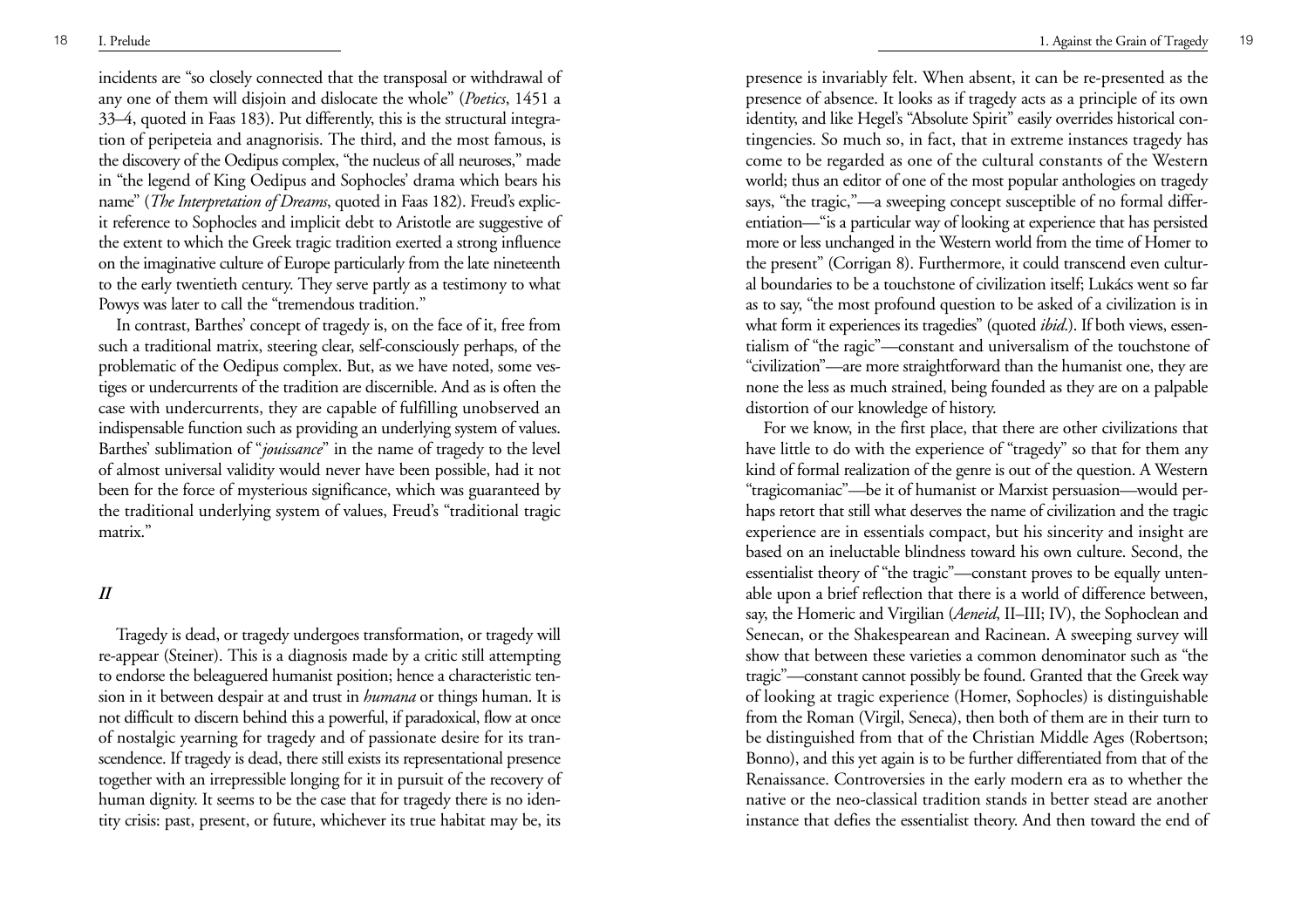the eighteenth century we come to find yet another perspective, i.e., the "Greek Revival," where the great tragedians of Athens came into the limelight. In short, it is simply unimaginable that any single point of view should survive "more or less unchanged" through such an entanglement of disparate traditions. Depending on the tragic paradigm chosen, not only the historical contours but also the conceptual figuration of "the tragic" will duly change.

It appears to be the case then that "the tragic," be it an idea or a way of looking at the world, comes to gain acceptance and dominance in the cultural, social and ideological formations only in certain limited periods in the whole course of the Western civilization. And even in those limited periods where the concept of "the tragic" was made much of we are not allowed to grasp it as a simple and straightforward phenomenon; figurations or configurations it could take are a complicated matter as exemplified in the case of modern Europe, where, as we have suggested, some distinct traditions, Latin, vernacular and Greek, weave themselves into an entrammelled aggregate. The complexities of this layered entanglement must not be leveled out and glossed over, as has often been done. In fine, elements of ethnocentrism, be it implicit or explicit, are in the grain of "tragedy" or "the tragic."

## *III*

It is obvious that this curious complicity of tragedy with the ideal unity of the West, entailing as it does a mutual sublimation, has its origins in Europe's search for, and in her will to secure, her own cultural identity, which she eventually found in the mirror of Greek Antiquity. That she achieved this objective at the outset of the modern era, in the Renaissance, is common knowledge; but there is reason to argue that the mirror in which she made her self-identification was by and large better described as Roman (or Latin) than Greek. This seems to have been particularly true with respect to tragedy: it is good to remember that when Seneca's *Hippolytus* was acted out by students of Ponponius Laetus's academy in Rome in the mid 1480s it was registered as an innovation typical of the Renaissance (Smith). It was not until the so-called "Greek Revival" of the late eighteenth and nineteenth centuries that the fullfledged or sufficiently clear Greek mirror was ready at hand. That the present European culture is, in a sense, still under the influence of this movement can be seen in the tenacious "undercurrent" of "the traditional tragic matrix" discussed in the preceding section. In this influential movement the Germans, in particular, had an important role to play: of incomparable importance, for our purposes, are Hegel, A. W. Schlegel; and Nietzsche. Freud followed their steps, and so did A. C. Bradley.

It is perhaps useful here to remind ourselves of the beginnings and occasion of the "Greek Revival," how it all started. According to Richard Jenkyns' readable account in his *The Victorians and Ancient Greece*, it has its precise beginning on March 18th, 1751, when the two British, James Stuart and Nicholas Revett—the future authors of *The Antiquities of Athens* (1762)—arrived in "a provincial town in an unimportant part of the Ottoman Empire," that is to say, Athens. For the Europeans of the second half of the eighteenth century, a passage to Greece was, much to our surprise, a new experience. More than that, it was literally an adventure surrounded and saturated with dangers. "Continually they [Stuart and Revett] risked death from disease or the knife" (Jenkyns 3). The knife, allegedly, was supposed to come from the Ottoman Turks, the "uncultivated people" and the "professed Enemies to the Arts" (*ibid*.). The motivating force, which propelled them to undertake such a perilous adventure, was a wish to trace back and see the origins of Western Civilization.

There is perhaps no part of Europe, which more deservedly… excites the curiosity of the Lovers of polite Literature than… Atttica, and Athens its capital City: whether we reflect on the Figure it makes in History, on account of the excellent men it produced in every Art… or whether we consider the Antiquities which are said to be still remaining there… the most perfect Models of what is excellent in Sculpture and Architecture. (*The Antiquities of Athens*, I, p.v. quoted in Jenkyns 2)

Words, such as "polite Literature," "excellent men… in every Art," "the most perfect Models," and above all "the Antiquities which are said to be still remaining there" are indicative of the high-flown idealism and ardent passion which they brought to bear on this quest. As might be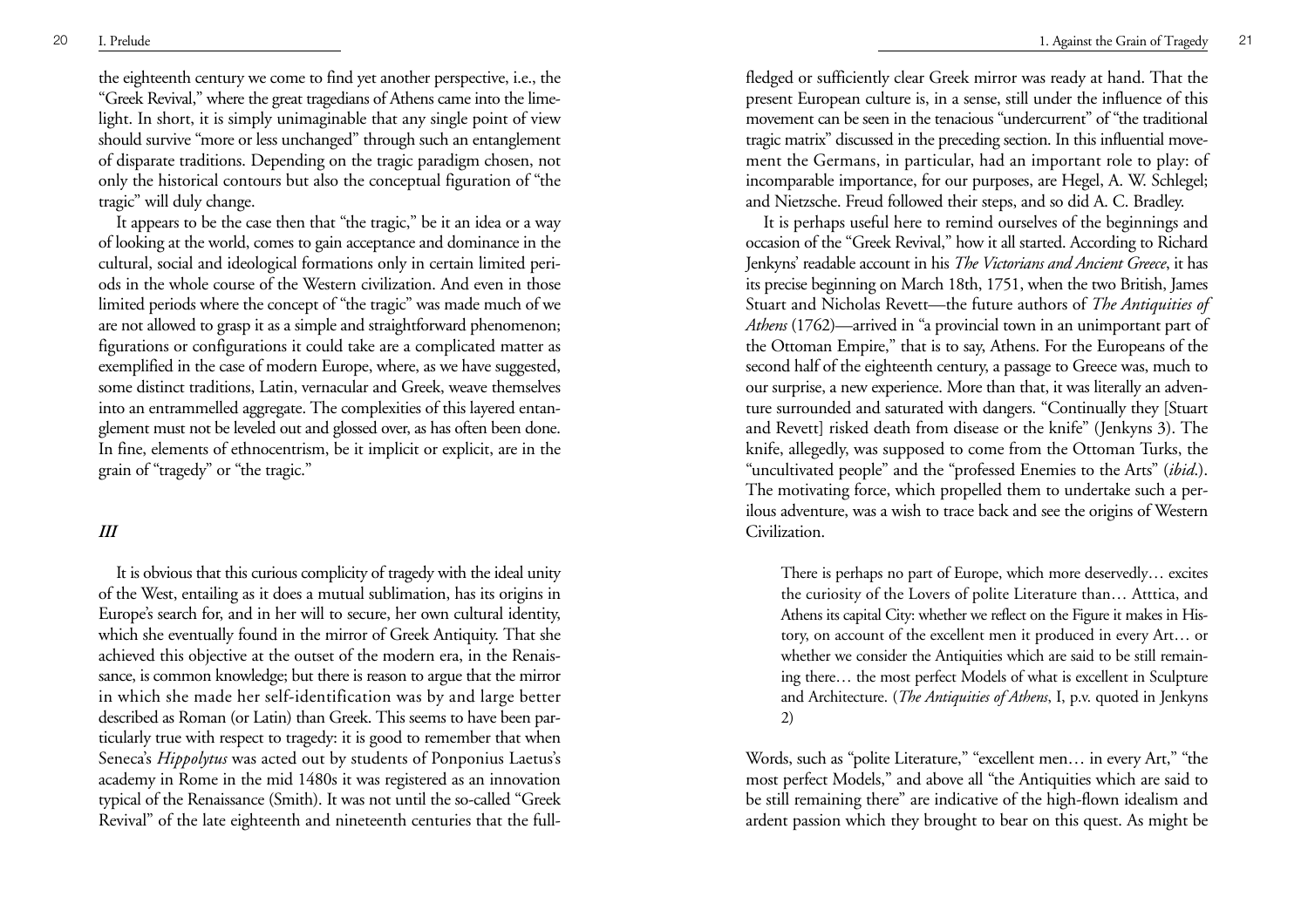expected, *The Antiquities of Athens*, at once a work of scholarship and a magnificent picture-book, enjoyed an immediate success and its effects and consequences were far-reaching. Among the fruitful effects is count ed, for example, Robert Wood's *Essay on Homer* (1767), itself an influential work and a product of the same intellectual milieu. As a matter of fact, they all—Wood, Revett and Stuart—met in Greece and shared membership of the Dilettanti Society, a rakish and slightly absurd association which, however, had a curious role to play in the development of early English Hellenism only because of its pursuit of novelty. And Greece at that time was nothing but a novelty. From this Dilettanti Society to a full-fledged Hellenism in the form of the "*klassische Philologie*" there was yet a long way to go, and I cannot possibly pretend to offer even a taste of its history here. But perhaps what can be deemed an important juncture must be pointed out: the above-mentioned Wood's *Essay on Homer* was translated into four languages, and it so happened that its German version fell into the hands of F. A. Wolf, who was to be known to the world as the famous author of a *Prolegomena to Homer*. The latter work, according to Jenkyns, "had a greater impact than any other work of philology that has ever been written" (Jenkyns 22). For the rest of the story I can only refer to Hugh Lloyd-Jones's *Blood for the Ghosts* (1982), which leaves one with the gloomy impression that systematic and institutionalized studies of Greek classics are of a rather recent origin and their "summer's lease" has been too short-is perhaps already over.

The above digression into the beginnings of "the Greek Revival," I believe, serves as a reminder that Europe's rediscovery of and recourse to Greek classical antiquity must be sought not so much in the predominantly Latin Renaissance as in the later post-Neoclassical movement in the nineteenth century. If there is any remnant notion in us that Greek literature is more authentic and genuine than Latin literature, Homer is more original than Virgil, Sophocles beyond comparison with Seneca, in all probability it derives from this movement, "the Greek Revival." It is no exaggeration to say that no other previous periods since the end of late antiquity has known such a notion. It is in the wake of this movement that the current of what Powys called the "tremendous tradition" of Greek tragedy and the undercurrent of its "submerged spirit" must be placed; comprehensive validity implied by such words as "the traditional

tragic matrix," and the "tremendous tradition" must not blind us to their historicity, to the fact of their being conditioned by ideological formation and discursive practices. The "grain" of tragedy, as the Barthesian instance shows, is still powerful and tenacious, but it must be recognized that it is neither as deep as to penetrate the entirety of a civilization nor as universal as to instance a structural entity of the text.

## *IV*

So far I have talked of the nature, extent, and provenance of "the grain of tragedy," looking into the underlying assumptions that make "the grain" look as if unobtrusively natural and proper. **<sup>3</sup>** But, here I am not proposing to talk *about* "the grain of tragedy"; my topic here is "*against* the grain of tragedy." By this I mean neither a flat denial of the grain, which is simply impossible, nor the mere recognition of its status quo, but a purposeful *disturbance* of "the grain." Strategies and practices of such a disturbing move are various, and have been to some extent suggested and even, if not purposefully, realized. The elevation of "comedy," a generic mode long regarded (precisely in the grain of tragedy) as inferior to tragedy, is one way of doing this. (Northrop Frye, C. L. Barber, and Michael Bakhtin have done this on the model of cultural anthropology.) Another strategy is to emphasize other paradigms of tragedy than the Greek, such as the Roman, the medieval, or the modern vernacular. To an extent, this again has been attempted. A search for the Shakespearean paradigm of tragedy, it can be said, has been made in the teeth of, if not independent of, the classical model. The same holds true of modern German tragedy, whose paradigm is sought after, as Walter Benjamin's powerful thesis on the Baroque "*Trauerspiel*" exemplifies, precisely in defiance of the Aristotelian tradition. In both English and German cases, it is interesting to note, an effort to recognize the modern vernacular paradigm on its own terms characteristically goes along with a recourse to the medieval heritage while at the same time going against the classical model. The medieval heritage, however, remains in the sta-

<sup>3.</sup> Other instance of "the grain of tragedy" are without number. In the field of sociologicocriminology see an interesting study by Calabresi & Bobbitt; in critical thought in general see also Domenach.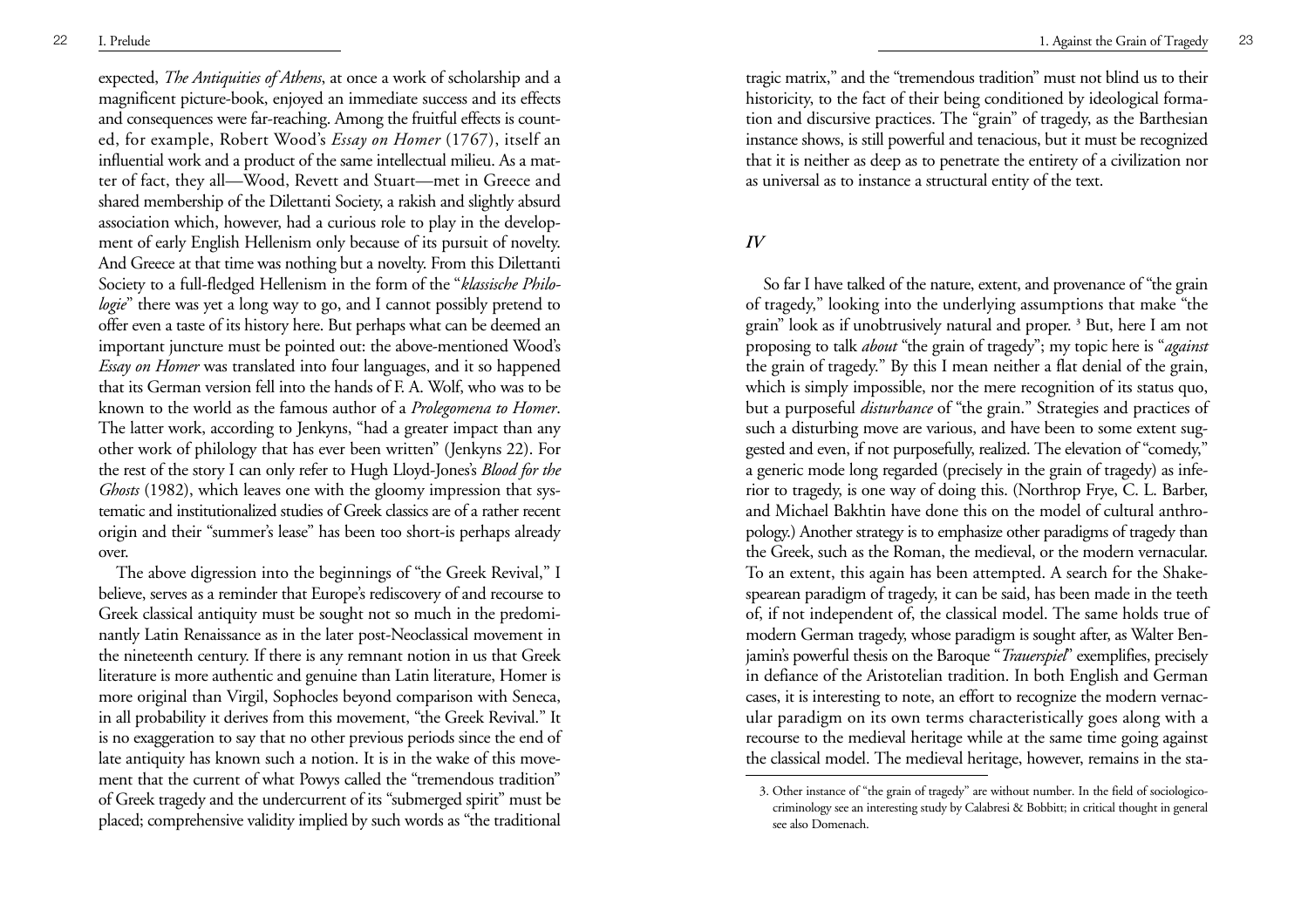tus of heritage, never coming to attain the level of paradigm. (The reason perhaps is not far to seek: the paradigm of the "*commedia*" best represented by Dante was too strong for tragedy to either replace or displace.) There is again the possibility of Roman paradigms, namely the Virgilian and the Senecan tragedy, of which studies have not been entirely lacking. In some instances, especially with regard to the Virgilian, few but important contributions have been made (e.g., Bonno; Allen). But naturally enough, most of these studies are conducted in the spirit and interest of scholarly investigation, and, though eminent and indispensable as such, they are, especially in some unhappy instances, in danger of either smugly devoting themselves to their specialized subject alone or easily succumbing to the established habit of *Quellenforschung*.

Seneca's case in the literary history of modern Europe is, however, a very complicated matter, and precisely because this complication is a measure of historical distortion—historical distortion on the same order of our "grain of tragedy"—a consideration of it, I believe, will be conducive to our purposeful move toward disturbance. It is generally known that at the dawn of the Renaissance Seneca played an important role and was held in high esteem. J. S. Scaliger's often quoted dictum runs, "Senecam nullo Graecorum maiestate inforiorem existimo, cultu vero ac nitore etiam Euripide maiorem" (I think that Seneca is not inferior to any of the Greeks in grandeur, and, in fact, in refined style and elegance he is greater than Euripides) (quoted in Costa 96). Such high esteem of Seneca, however, rapidly declined, and especially through "the Greek Revival" of the late eighteenth and nineteenth centuries Seneca came to be driven out of favour as an epigone of the Greek original (Regenbogen). "In a history of the dramatic art," writes Augustus William von Schlegel, an influential figure in bringing German Hellenism into Britain, "I should have altogether overlooked the tragedies of Seneca, if, from a blind prejudice for everything which has come down to us from antiquity, they had not been often imitated in modern times" (163). Which is to say, "in a history of dramatic art," which obviously was Greek-oriented, Seneca's value is negligible and can only be appreciated as an object of inkhorn scholarship dealing with his "influence" on vernacular literatures of the Renaissance. This verdict, itself a product of the "Greek Revival," largely defined the critical framework in which subsequent discussion

about Seneca's tragedy was to be conducted. Exactly in its aftermath was formed a long series of arguments on Senecan influence on English tragedy, which consists of such various and eminent scholars and critics as J. W. Cunliffe (1893), H. B. Charleton (1921), F. L. Lucas (1922), T. S. Eliot (1927; 1948) and Peter Ure (1948). Locating himself critically in this tradition, G. K. Hunter, in a pair of his articles (1967; 1974) on Senecan influence goes so far as to argue that even the Senecan influence itself is a myth and had better be discarded in favour of the medieval heritage and vernacular tradition. Nevertheless, recent trends once again have shown a revival of the positive theory as regards Senecan influence (Braden; Pratt; Segal; Rosenmeyer).

What is important, however, is not the question of whether or not there was influence of Seneca on English, or for that matter, any vernacular tragedy but the status and treatment of Senecan tragedy which is implicit in the way such a question is put. So long as we deal with his tragedy only as a museum piece and "a case-study in 'influence,'" we are still in the same boat with Schlegel and other nineteenth-century philhellenes, and hence in the logic of the present argument, are unwittingly endorsing "the grain of tragedy," where Seneca is destined to be set at a remove from the much-valued Greek origin. To go "against the grain of tragedy," Seneca must be retrieved out of the rut of such unintelligent exercises. And for this innovative move, a couple of suggestive ways have already been presented as practical possibilities: one is of literary history, the other of dramatic production. The former is the critical method of literary history called *Rezeptionsaesthetik*, and its application to Seneca is found in a collection of critical essays which, judging from its title alone, would not bid fair to be put to our use. The title is *Der Einfluss Senecas auf das Europaeische Drama* but the concept of "influence ( *Einftuss*)" mobilized in the work is totally different from the ordinary one. It is proposed to examine "das korrespondierende Paar Wirkung-Rezeption" (a pair of corresponding forces of textual survival and readerly reception). *Wirkung* (survival) is basically conditioned by the text while *Rezeption* (reception) by the addressee, and between these corresponding forces is found assumption or foreknowledge (*Vorverstaentnis*), which is further "conditioned equally by accidental canonization and by invisible institutionalization, by selected and formed tradition" (16). In this framework, our project "against the grain" can be defined as a way of self-analysis